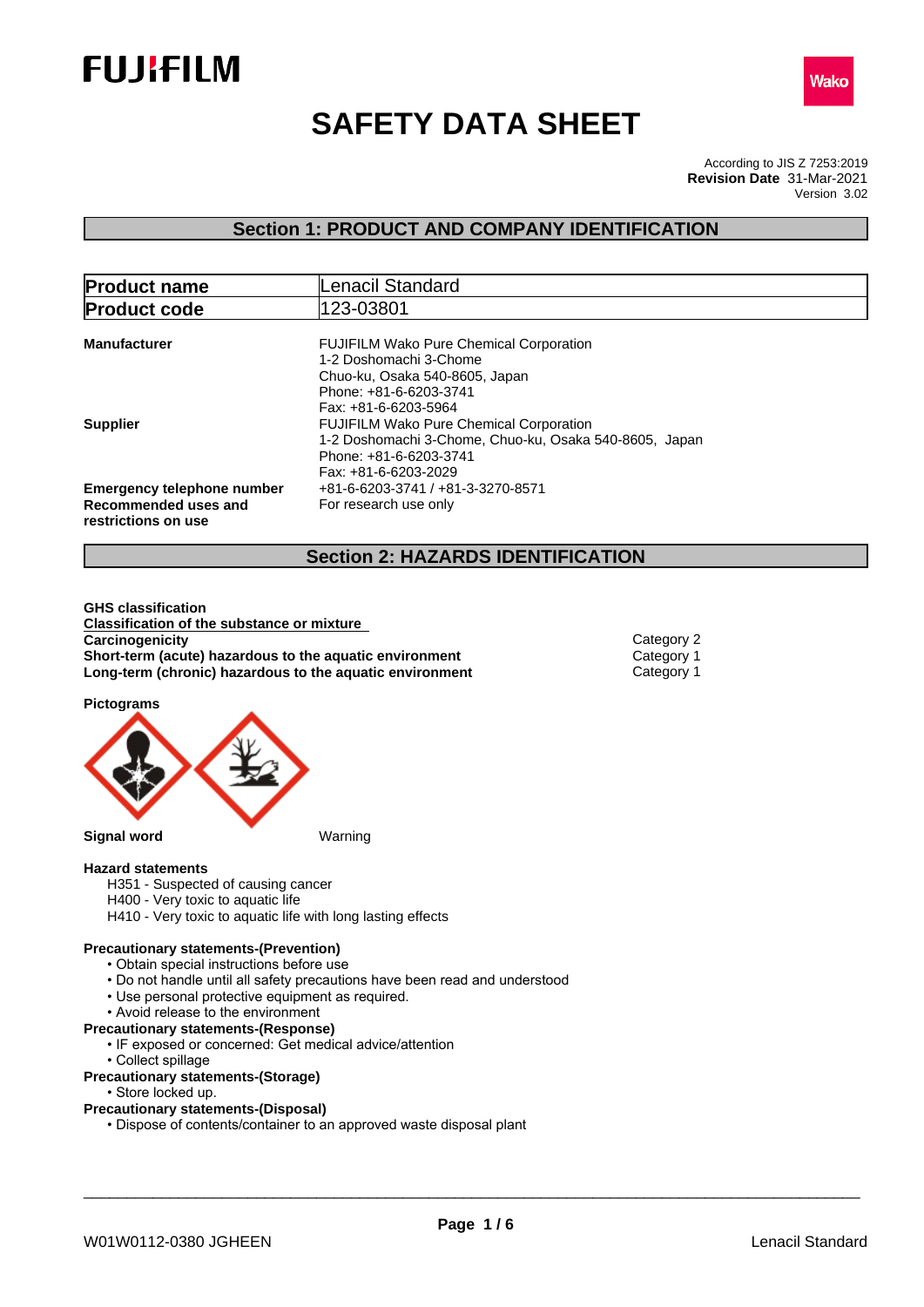**Others Other hazards** Not available

# **Section 3: COMPOSITION/INFORMATION ON INGREDIENTS**

**Single Substance or Mixture** Mixture

| <b>Chemical Name</b> | Weight-%    | <b>Molecular weight</b> | <b>ENCS</b>     | <b>ISHL No.</b> | <b>CAS RN</b><br>CAS<br>-181 |
|----------------------|-------------|-------------------------|-----------------|-----------------|------------------------------|
| ∟enacil              | aa.<br>ວວ.ບ | 234.29                  | $\sim$<br>:-וכו | -               | -08-<br>2164.<br>vo<br>2 I U |

**Impurities and/or Additives:** Pyridine, < 1%

# **Section 4: FIRST AID MEASURES**

## **Inhalation**

Remove to fresh air. If symptoms persist, call a physician.

# **Skin contact**

Wash off immediately with soap and plenty of water. If symptoms persist, calla physician.

#### **Eye contact**

IF IN EYES: Rinse cautiously with water for several minutes. Remove contact lenses, if present and easy to do. Continue rinsing. Immediate medical attention is required.

#### **Ingestion**

Rinse mouth. Never give anything by mouth to an unconscious person. Call a physician or poison control center immediately. Do not induce vomiting without medical advice.

#### **Protection of first-aiders**

Use personal protective equipment as required.

# **Section 5: FIRE FIGHTING MEASURES**

### **Suitable extinguishing media**

Water spray (fog), Carbon dioxide (CO2), Foam, Extinguishing powder, Sand

**Unsuitable extinguishing media**

No information available

## **Specific hazards arising from the chemical product**

Thermal decomposition can lead to release of irritating and toxic gases and vapors.

**Special extinguishing method**

No information available

## **Special protective actions for**

#### **fire-fighters**

Use personal protective equipment as required. Firefighters should wear self-contained breathing apparatus and full firefighting turnout gear.

# **Section 6: ACCIDENTAL RELEASE MEASURES**

### **Personal precautions, protective equipment and emergency procedures**

For indoor, provide adequate ventilation process until the end of working. Deny unnecessary entry other than the people involved by, for example, using a rope. While working, wear appropriate protective equipments to avoid adhering it on skin, or inhaling the gas. Work from windward, and retract the people downwind.

### **Environmental precautions**

To be careful not discharged to the environment without being properly handled waste water contaminated.

# **Methods and materials for contaminent and methods and materials for cleaning up**

Sweep up and gather scattered particles, and collect it in an empty airtight container.

## **Recoverly, neutralization**

## No information available

## **Secondary disaster prevention measures**

Clean contaminated objects and areas thoroughly observing environmental regulations.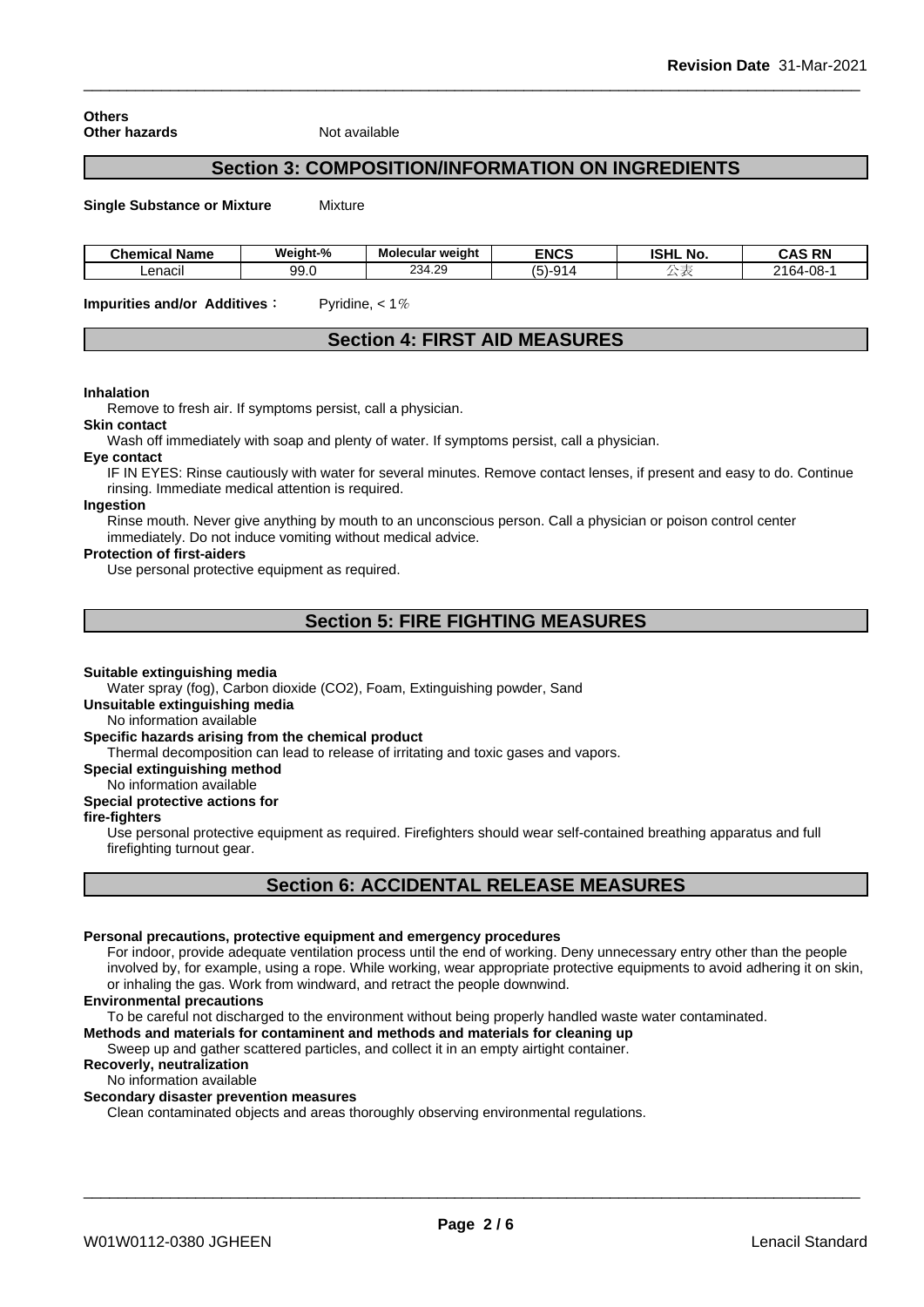# **Section 7: HANDLING AND STORAGE**

## **Handling**

#### **Technical measures**

Avoid contact with strong oxidizing agents. Use with local exhaust ventilation.

#### **Precautions**

Do not rough handling containers, such as upsetting, falling, giving a shock, and dragging. Prevent leakage, overflow, and scattering. Not to generate steam and dust in vain. Seal the container after use. After handling, wash hands and face, and then gargle. In places other than those specified, should not be smoking or eating and drinking. Should not be brought contaminated protective equipment and gloves to rest stops. Deny unnecessary entry of non-emergency personnel to the handling area.

### **Safety handling precautions**

Avoid contact with skin, eyes or clothing. Use personal protective equipment as required.

## **Storage**

**Safe storage conditions Safe packaging material** Glass<br>**ompatible substances** Strong oxidizing agents **Incompatible substances** 

**Storage conditions** Keep container protect from light tightly closed. Store in a cool (2-10 °C) place.

# **Section 8: EXPOSURE CONTROLS/PERSONAL PROTECTION**

#### **Engineering controls**

In case of indoor workplace, seal the source or use a local exhaust system. Provide the safety shower facility, and handand eye-wash facility. And display their position clearly.

**Exposure limits** This product, as supplied, does not contain any hazardous materials with occupational exposure limits established by the region specific regulatory bodies.

**Personal protective equipment Respiratory protection** Dust mask **Hand protection** Protection gloves Skin and body protection Long-sleeved work clothes **General hygiene considerations**

**Eye protection Eye protective eyeglasses or chemical safety goggles** 

Handle in accordance with good industrial hygiene and safety practice.

# **Section 9: PHYSICAL AND CHEMICAL PROPERTIES**

| v.<br>۰, |  |
|----------|--|

| <b>Form</b>                                            |                                                                   |
|--------------------------------------------------------|-------------------------------------------------------------------|
| Color                                                  | white                                                             |
| Appearance                                             | crystals - powder                                                 |
| Odor                                                   | No data available                                                 |
| <b>Melting point/freezing point</b>                    | 316-317 °C                                                        |
| Boiling point, initial boiling point and boiling range | No data available                                                 |
| <b>Flammability</b>                                    | No data available                                                 |
| <b>Evaporation rate:</b>                               | No data available                                                 |
| Flammability (solid, gas):                             | No data available                                                 |
| Upper/lower flammability or                            |                                                                   |
| explosive limits                                       |                                                                   |
| Upper:                                                 | No data available                                                 |
| Lower:                                                 | No data available                                                 |
| <b>Flash point</b>                                     | No data available                                                 |
| Auto-ignition temperature:                             | No data available                                                 |
| Decomposition temperature:                             | No data available                                                 |
| рH                                                     | No data available                                                 |
| <b>Viscosity (coefficient of viscosity)</b>            | No data available                                                 |
| <b>Dynamic viscosity</b>                               | No data available                                                 |
| <b>Solubilities</b>                                    | Ethanol and acetone : soluble . water : practically insoluble, or |
|                                                        | insoluble.                                                        |
| n-Octanol/water partition coefficient: (log Pow)       | 1.69                                                              |
| Vapour pressure                                        | No data available                                                 |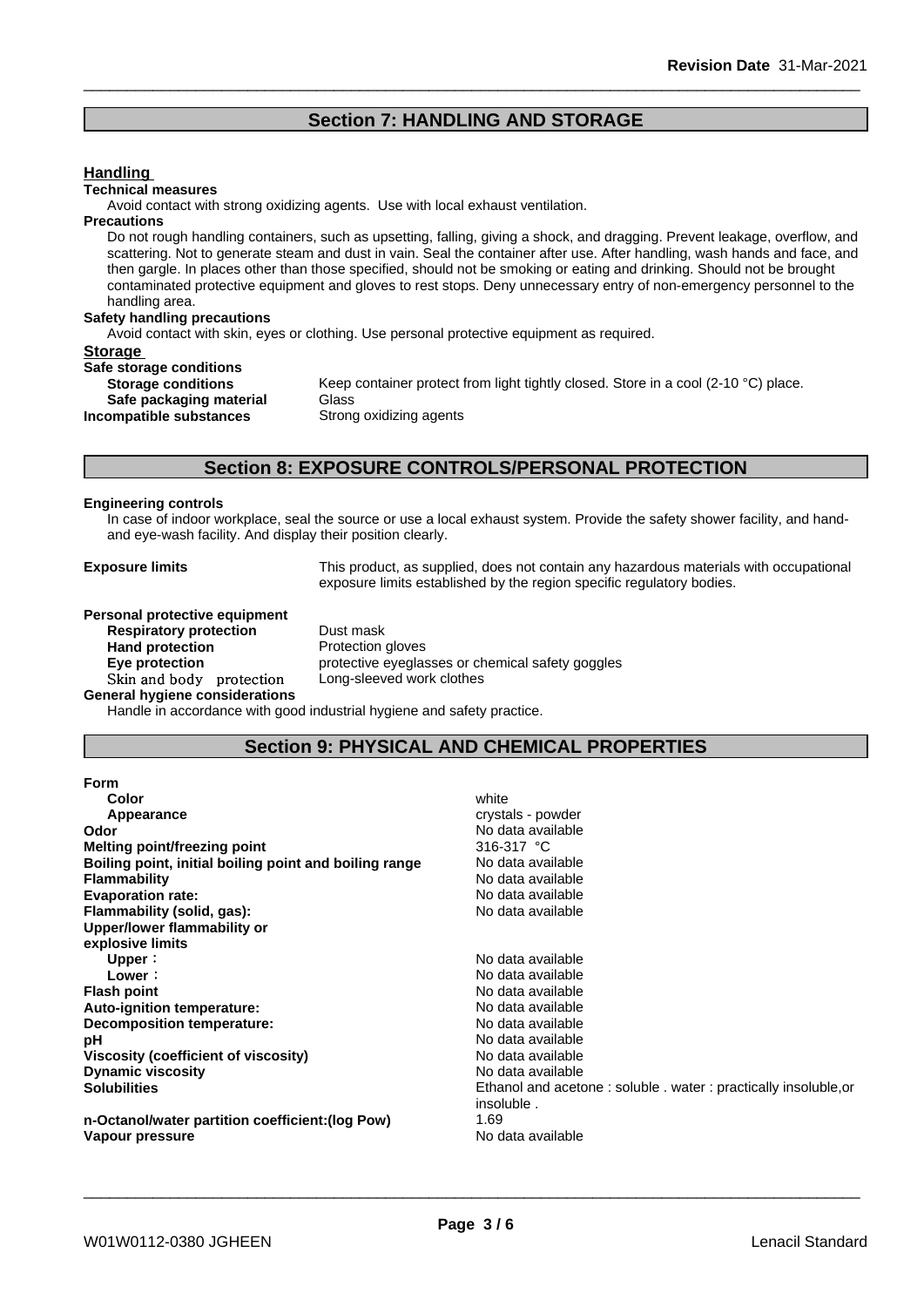**Specific Gravity / Relative density No data available**<br> **Vanour density** No data available **Vapour density**<br> **Particle characteristics**<br> **Particle characteristics**<br> **Particle characteristics Particle characteristics** 

# **Section 10: STABILITY AND REACTIVITY**

**Stability**

**Reactivity Reactivity** No data available<br> **Chemical stability** May be altered by **May be altered by light. Hazardous reactions** None under normal processing **Conditions to avoid** Extremes of temperature and direct sunlight **Incompatible materials** Strong oxidizing agents **Hazardous decomposition products** Carbon monooxide (CO), Carbon dioxide (CO2), Nitrogen oxides (NOx)

# **Section 11: TOXICOLOGICAL INFORMATION**

**Skin irritation/corrosion**<br> **Serious eve damage/ irritation**<br> **Serious eve damage/ irritation Serious** eye damage/ irritation **Respiratory or skin sensitization** No data available **Reproductive cell mutagenicity**<br> **Carcinogenicity**<br>
Carcinogenicity<br>
No data available **Carcinogenicity** 

**Reproductive toxicity No data available** No data available **STOT-single exposure**  $\qquad \qquad \qquad$  No data available **STOT-repeated exposure** No data available **Aspiration hazard Aspiration hazard No data available** 

**Acute toxicity Acute toxicity Acute has available No data available** 

# **Section 12: ECOLOGICAL INFORMATION**

### **Ecotoxicity**

| <b>Chemical Name</b> | Algae/aquatic plants | ™ish                     | Crustacea |
|----------------------|----------------------|--------------------------|-----------|
| Lenacil              | N/A                  | 96h<br>$\sim$<br>2.0mg/L | N/A       |
| Other data           | No data available    |                          |           |

| Persistence and degradability    | No information available |  |
|----------------------------------|--------------------------|--|
| <b>Bioaccumulative potential</b> | No information available |  |
| <b>Mobility in soil</b>          | No information available |  |
| Hazard to the ozone layer        | No information available |  |

# **Section 13: DISPOSAL CONSIDERATIONS**

### **Waste from residues**

Disposal should be in accordance with applicable regional, national and local laws and regulations.

#### **Contaminated container and contaminated packaging**

Disposal should be in accordance with applicable regional, national and local laws and regulations.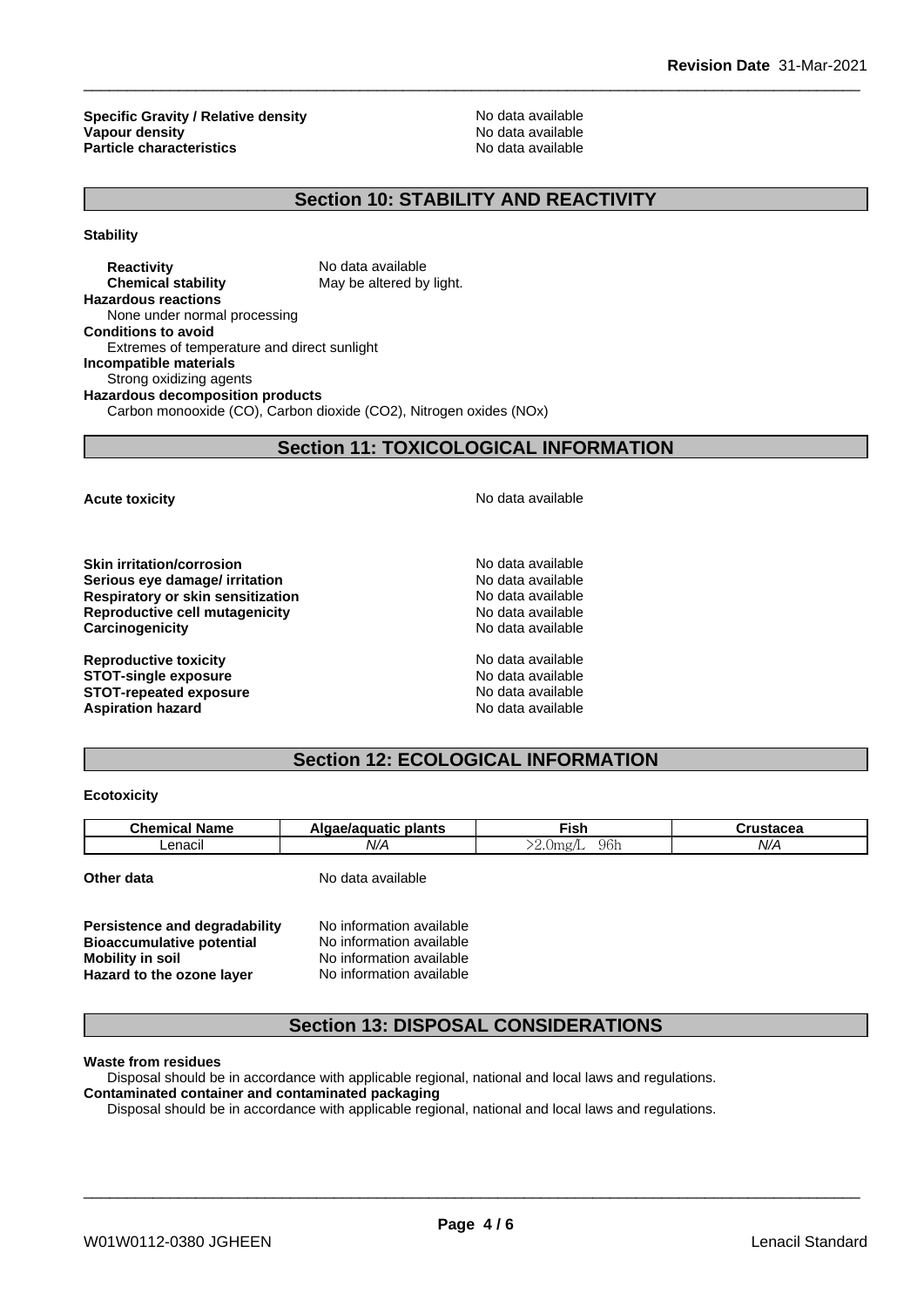# **Section 14: TRANSPORT INFORMATION**

| <b>ADR/RID</b>                                          |                                                              |
|---------------------------------------------------------|--------------------------------------------------------------|
| <b>UN number</b>                                        | UN3077                                                       |
| Proper shipping name:                                   | Environmentally hazardous substance, solid, n.o.s. (Lenacil) |
| <b>UN classfication</b>                                 | 9                                                            |
| <b>Subsidiary hazard class</b>                          |                                                              |
| Packing group                                           | Ш                                                            |
| <b>Marine pollutant</b>                                 | Yes                                                          |
| <b>IMDG</b>                                             |                                                              |
| <b>UN number</b>                                        | <b>UN3077</b>                                                |
| Proper shipping name:                                   | Environmentally hazardous substance, solid, n.o.s. (Lenacil) |
| <b>UN classfication</b>                                 | 9                                                            |
| <b>Subsidiary hazard class</b>                          |                                                              |
| Packing group                                           | Ш                                                            |
| <b>Marine pollutant (Sea)</b>                           | Yes                                                          |
| Transport in bulk according to No information available |                                                              |
| Annex II of MARPOL 73/78 and                            |                                                              |
| the IBC Code                                            |                                                              |
| <b>IATA</b>                                             |                                                              |
| <b>UN number</b>                                        | UN3077                                                       |
| Proper shipping name:                                   | Environmentally hazardous substance, solid, n.o.s. (Lenacil) |
| UN classfication                                        | 9                                                            |
| <b>Subsidiary hazard class</b>                          |                                                              |
| Packing group                                           | Ш                                                            |
| <b>Environmentally Hazardous</b>                        | Yes                                                          |
| <b>Substance</b>                                        |                                                              |

# **Section 15: REGULATORY INFORMATION**

| International Inventories                            |                                                                                        |
|------------------------------------------------------|----------------------------------------------------------------------------------------|
| <b>EINECS/ELINCS</b>                                 | Listed                                                                                 |
| <b>TSCA</b>                                          |                                                                                        |
|                                                      |                                                                                        |
| Japanese regulations                                 |                                                                                        |
| <b>Fire Service Act</b>                              | Not applicable                                                                         |
| <b>Poisonous and Deleterious</b>                     | Not applicable                                                                         |
| <b>Substances Control Law</b>                        |                                                                                        |
| Industrial Safety and Health Act Not applicable      |                                                                                        |
| <b>Regulations for the carriage</b>                  | Noxious Substances (Ordinance Art.3, Ministry of Transportation Ordinance Regarding    |
| and storage of dangerous                             | Transport by Ship and Storage, Attached Table 1)                                       |
| goods in ship                                        |                                                                                        |
| <b>Civil Aeronautics Law</b>                         | Misellaneous Dangerous Substances and Articles (Ordinance Art. 194, MITL Nortification |
|                                                      | for Air Transportation of Explosives etc., Attached Table 1)                           |
| <b>Marine Pollution Prevention Law</b>               | Enforcement ordinance Appendix No. 1 Noxious liquid substance Category Y               |
| <b>Pollutant Release and Transfer Not applicable</b> |                                                                                        |
|                                                      |                                                                                        |
| <b>Register Law</b>                                  |                                                                                        |
| <b>Export Trade Control Order</b>                    | Not applicable                                                                         |
| <b>Air Pollution Control Law</b>                     | <b>Specified Substances</b>                                                            |
|                                                      |                                                                                        |
|                                                      | <b>Section 16: OTHER INFORMATION</b>                                                   |

| Key literature references and | NITE: National Institute of Technology and Evaluation (JAPAN)                   |
|-------------------------------|---------------------------------------------------------------------------------|
| sources for data etc.         | http://www.safe.nite.go.jp/japan/db.html                                        |
|                               | IATA dangerous Goods Regulations                                                |
|                               | RTECS: Registry of Toxic Effects of Chemical Substances                         |
|                               | Japan Industrial Safety and Health Association GHS Model SDS                    |
|                               | Dictionary of Synthetic Oraganic Chemistry, SSOCJ, Koudansha Scientific Co.Ltd. |
|                               | Chemical Dictionary, Kyouritsu Publishing Co., Ltd.                             |
|                               | etc                                                                             |
|                               |                                                                                 |